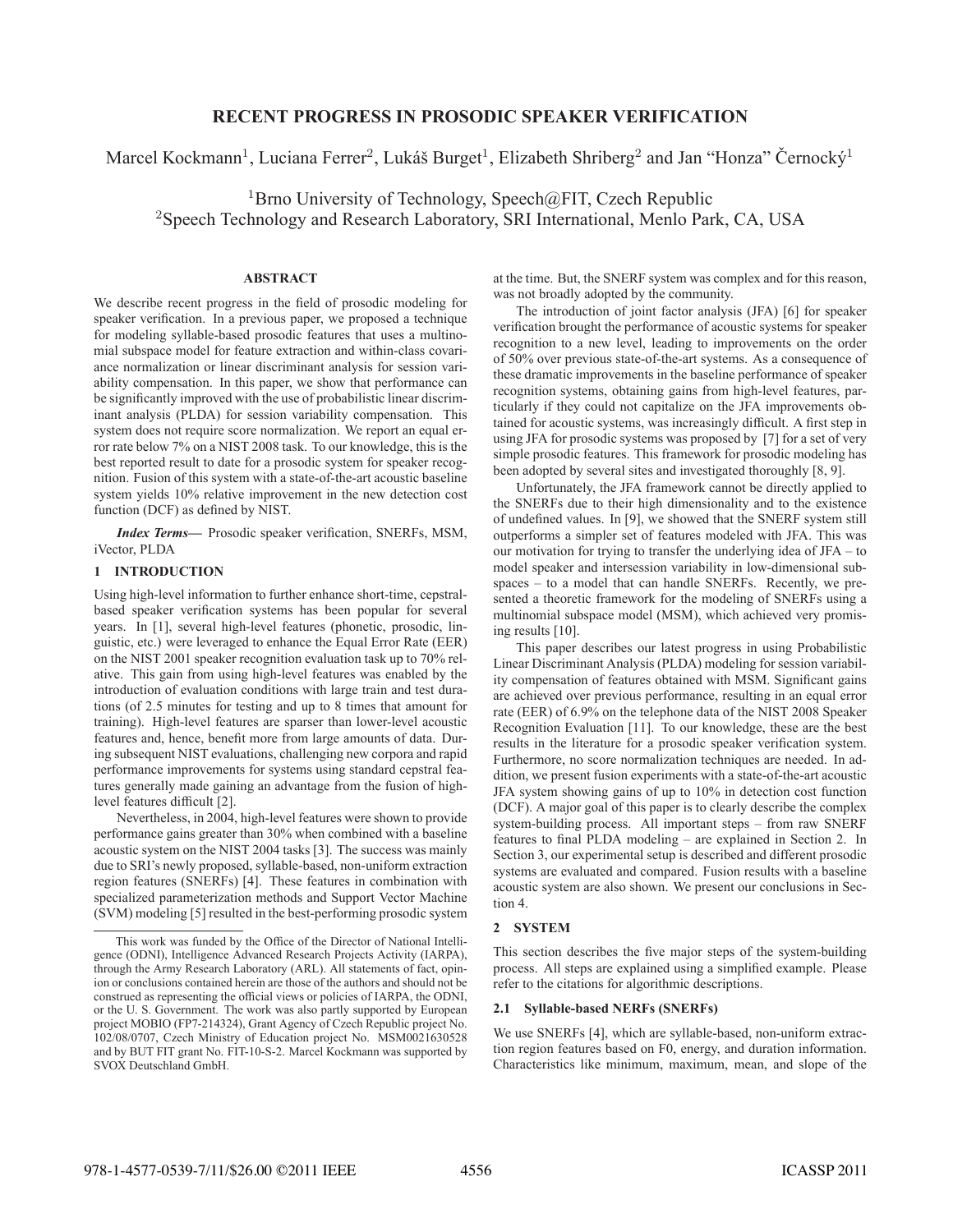

**Fig. 1**. **Top row:** Extraction of three SNERF parameters from a speech segment containing 10 single-syllable words: Syllable duration (determined by black vertical lines), mean pitch value per syllable (blue squares), and mean energy per syllable (red stars). **Middle row:** Parameterization of SNERF sequences: Small GMMs are trained on background data for each individual SNERF. Two mixtures are used for duration, three mixtures for pitch, and four mixtures for energy. Occupation counts for the values extracted in the top row (here as bars) are collected using the GMMs. **Bottom row:** Multinomial model spaces for duration, pitch, and energy. The colored lines show various one-dimensional iVectors (the values are mapped to colors) projected to the full ensemble of multinomial spaces.

pitch and energy trajectories are extracted for each detected syllable in an utterance and for its nucleus, as well as the duration of onset, nucleus and coda of the syllable. All values are further normalized with different techniques, resulting in a few hundred features for each syllable (174 in our current implementation). The syllable segmentation is generated from the output of a large vocabulary continuous speech recognition (LVCSR) system. The phone alignments of the recognized words are used to generate English syllables. Detailed information on SNERFs is given in [4].

Temporal dependencies are modeled by concatenating features from consecutive syllables and pauses. New vectors are formed for each basic feature by concatenating consecutive values. If a pause is found within the sequence, the length of the pause is used as a feature. For each sequence length, each feature, and each pattern of pause/non-pause, we obtain a separate feature vector. For example, for trigrams, we obtain five different vectors:  $(S, S, S)$ ,  $(P, S, S)$ ,  $(S, P, S), (S, S, P), (P, S, P)$  for each feature. Each pair {feature, pattern} determines what we call a *token* (see [5] for details). Our current implementation uses sequences of lengths 1, 2, and 3. The first line of plots in Figure 1 shows an example of the feature extraction process. The segments are given by the syllables found from the ASR output. The pitch (blue curve) and energy (red curve) signals are estimated from the waveform. For our example, we assume that we extract only three features per segment: its duration (from one vertical black line to the next), the mean pitch value (blue squares), and the mean energy value (red stars).

### **2.2 Background GMMs**

For each token, we train a separate Gaussian Mixture Model (GMM) with a small number of mixture components on the background data. Because basic features may be undefined (e.g., when no pitch is detected or when the syllable lacks onset or coda), a special GMM is needed using an additional parameter for the probability of a feature being undefined. In the first pass, all GMMs are trained using frames with defined features only, where the additional parameter is set to one and the model falls back to a standard GMM. The GMMs are

then retrained with all feature vectors, allowing the new parameter to adapt to the data. Details of the modified expectation-maximization algorithm are given in [12]. The second line of Figure 1 shows a toy example in which three small GMMs are trained on a background data set. A two-component model is trained for the syllable durations, a three-component model for mean pitch values, and a fourcomponent GMM for means of syllable energies.

# **2.3 Parameterization of SNERF sequences**

After training the background models for each token, we gather Gaussian component occupation counts for each utterance (zero order sufficient statistics from the modified EM algorithm [12]). These are accumulated soft counts describing the responsibilities of each individual mixture component toward generating the frames in the utterance. Using these parameters, we transform the sequence of SNERFs (one feature vector per syllable) to fixed length vectors (one vector of statistics per utterance). The values from the exemplified feature extraction process (syllable duration, mean pitch, and mean energy) are further depicted as bars in the middle row of Figure 1. The occupation counts (the numbers next to the mixtures) are the responsibilities for each Gaussian component in generating these values. Each Gaussian component can be seen as a discrete class and the occupation counts can be seen as soft-counts of discrete events.

### **2.4 Multinomial Subspace Model**

As a generative model, a multinomial distribution appears as a natural choice for modeling the counts resulting from the previous step. More precisely, a set of  $E$  multinomial distributions is required, one for each GMM in the ensemble. Each multinomial distribution corresponds to a set of  $C_e$  probabilities, one probability  $\phi_{ec}$  for each Gaussian c in the GMM e. For each frame, each GMM is expected to generate a feature by one of its components with probability given by the multinomial distribution. This corresponds to co-occurring events that should be modeled by separate multinomial distributions (as all tokens are modeled independently of each other). Each multinomial distribution lives in a n-dimensional simplex and the space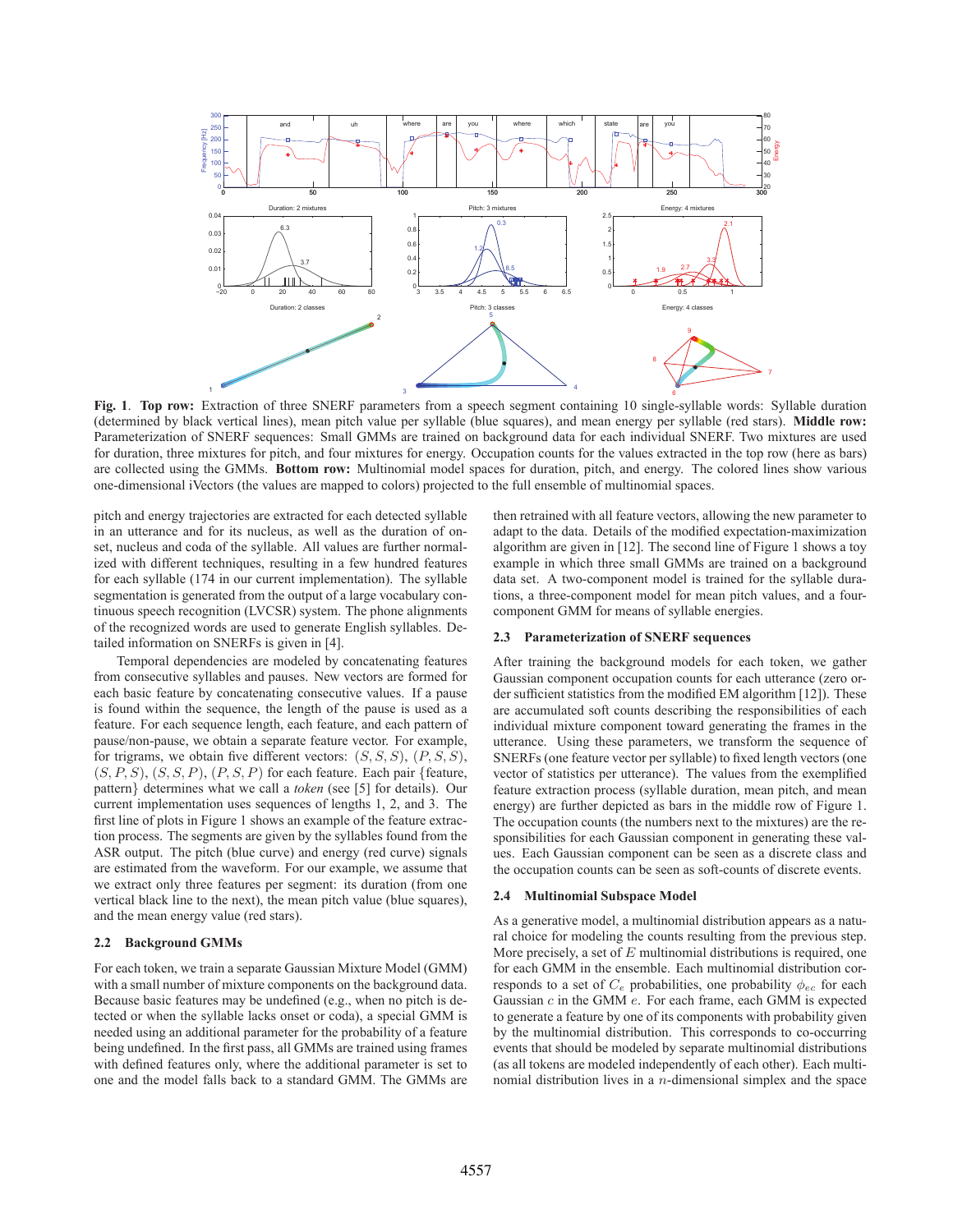of all parameters is the cartesian product of all the simplexes. The bottom row of Figure 1 illustrates this for our toy example where the parameters of the duration model exist on a line; the pitch model parameters, in a 2D simplex; and the energy parameters, in a 3D simplex space.

We use a Multinomial Subspace Model (MSM) [10] where we assume that the multinomial distributions differ from utterance to utterance. In the case of SNERFs, we need to estimate parameters of many multinomial distributions. Therefore, we search for a way to estimate all the parameters robustly given a limited amount of data available for each utterance. With MSM, we assume that there is a low-dimensional subspace of the parameter space in which the parameters for individual utterances live. For this reason we introduce an explicit latent variable **w** through which the probability  $\phi_{ec}$  of cth class of each multinomial distribution  $e$  in the ensemble is given by

$$
\phi_{ec} = \frac{\exp(\mathbf{t}_{ec}\mathbf{w})}{\sum_{i=1}^{C_e} \exp(\mathbf{t}_{ei}\mathbf{w})},\tag{1}
$$

with  $\mathbf{t}_{ec}$  being the cth row of eth block of subspace matrix **T** (size  $\sum_{e=1}^{E} C_e \times r$ ) which spans a linear subspace that might be nonlinear in the original parameter space due to the softmax function. Figure 1 shows how the subspace restricts the movement in the full parameter-space in a non-linear way (colored lines). By drawing values for a one-dimensional variable **w** from minus infinity to infinity we move in all three simplexes simultanuously along the non-linear, low-dimensional manifolds. Now, all the multinomial distributions corresponding to one utterance can be represented by a low dimensional vector **<sup>w</sup>**. This way, we can (1) reduce the number of free parameters to efficiently model differences between individual utterances, and (2) learn dependencies between the individual SNERFs.

The MSM parameters are estimated by iteratively re-estimating the latent variables **w** for each utterance in the training data to maximize the likelihood function based on the current estimate of **T** and vice-versa. Using the final estimate of **T** we can extract **w** vectors (which we will call iVectors) for new data. This way, the MSM is used as a feature extractor and each iVector can be seen as a lowdimensional representation of the whole utterance.

# **2.5 PLDA modeling**

For verification of speaker trials we use a special case of Probabilistic Linear Discriminant Analysis (PLDA) [13], a two-covariance model, providing a probabilistic framework where speaker and intersession variability in the iVectors is modeled using across-class and within-class covariance matrices  $\Sigma_{ac}$  and  $\Sigma_{wc}$ . We assume that latent vectors **y** representing speakers are distributed according to

$$
p(\mathbf{y}) = \mathcal{N}(\mathbf{y}; \mu, \Sigma_{ac})
$$
 (2)

and for a given speaker **y** the iVectors are distributed as

$$
p(\mathbf{w}|\mathbf{y}) = \mathcal{N}(\mathbf{w}; \mathbf{y}, \Sigma_{\mathbf{w}\mathbf{c}}).
$$
 (3)

Model parameters  $\mu$ ,  $\Sigma_{ac}$  and  $\Sigma_{wc}$  are trained using an EM algorithm [14]. Using the PLDA model, one can directly evaluate the log-likelihood ratio for the hypothesis test corresponding to "the two iVectors were generated by the same speaker or not":

$$
s = \log \frac{\int p(\mathbf{w}_1|\mathbf{y})p(\mathbf{w}_2|\mathbf{y})p(\mathbf{y})d\mathbf{y}}{p(\mathbf{w}_1)p(\mathbf{w}_2)}
$$
(4)  
The numerator gives the marginal likelihood of producing both iVec-

tors from the same speaker, while the denominator is the product of the marginal likelihoods that both iVectors are produced from different speakers. The integrals can be evaluated analytically and scoring can be performed very efficiently as described in [15].

### **3 EXPERIMENTS AND RESULTS**

This section describes our results for three individual prosodic systems, including two previously-proposed systems. We also show results when fusing the prosodic systems with a state-of-the-art cepstral system.

### **3.1 Data**

The task used to present results uses data from the NIST 2008 speaker recognition evaluation. The original NIST tasks are extended to include two orders of magnitude more impostor samples. This was done to support the new DCF metric introduced by NIST for the 2010 evaluation [16]. In this paper, we show results only for the telephone condition, in which both training and test samples are given by telephone conversations recorded over a telephone channel. The number of target and impostor samples for this task are 1,108 and 1,453,237, respectively. As background data to train UBMs, JFA, MSM and PLDA we use data from the 2004 and 2005 SRE, 2008 interview development data and from the Switchboard-II corpus.

### **3.2 Prosodic systems**

We evaluate three different prosodic systems: (1) a system based on JFA-modeling of means of low-dimensional polynomial features (Prospol) describing pitch and energy trajectories, originally proposed in [7] and further extended and improved as described in [9]; (2) the baseline SNERF system with SVM modeling (SNERF-SVM) of the counts as originally described in [5]; and (3) the recently introduced subspace model [10] with additional PLDA modeling applied to the SNERF counts (SNERF-IV-PLDA).

The Prospol system models a small set of 13 features, including polynomial approximations of the pitch and energy profiles and the duration of the region for three different region definitions: (1) energy valleys (as originally proposed in [7]); (2) uniform windows of 300 msec shifted by 10 msec (as proposed in [8]); and (3) syllable regions (identical to those used for the SNERFs). Further, sequences of length 2 are also modeled. For each region and each sequence length, a separate system is created. The resulting scores are combined with fixed weights determined empirically from development data. The baseline SNERF system directly uses the occupation counts (divided by the number of frames) as features for an SVM model (steps 2.1–2.3). Session variability compensation can be applied to this model using nuisance attribute projection [17], but we found no significant gains from this approach. For the SNERF-IV-PLDA system the occupation counts are used to train an MSM with a subspace dimension  $r=200$  following [10]. Next, iVectors are extracted using this model for all background, training and test utterances. The PLDA model is then trained<sup>1</sup> on iVectors extracted for all background data and is used to perform verification between speaker trials. Figure 2 shows the DET curves for the three prosodic systems. Both SNERF systems outperform the Prospol system at all operating points of interest. Further, the proposed modeling technique for the SNERFs is significantly better than the older method based on SVMs for most operating points resulting in an EER of 6.9%. Moreover, the PLDA modeling significantly outperforms the cosine distance scoring with LDA as used in our previous work with MSMs (9% EER) [10].

#### **3.3 Acoustic system**

The cepstral GMM baseline system uses a 300-3300 Hz bandwidth front-end consisting of 24 Mel filters to compute 20 cepstral coeffi-

 $1$ We thank Niko Brümmer for providing his PLDA implementation.